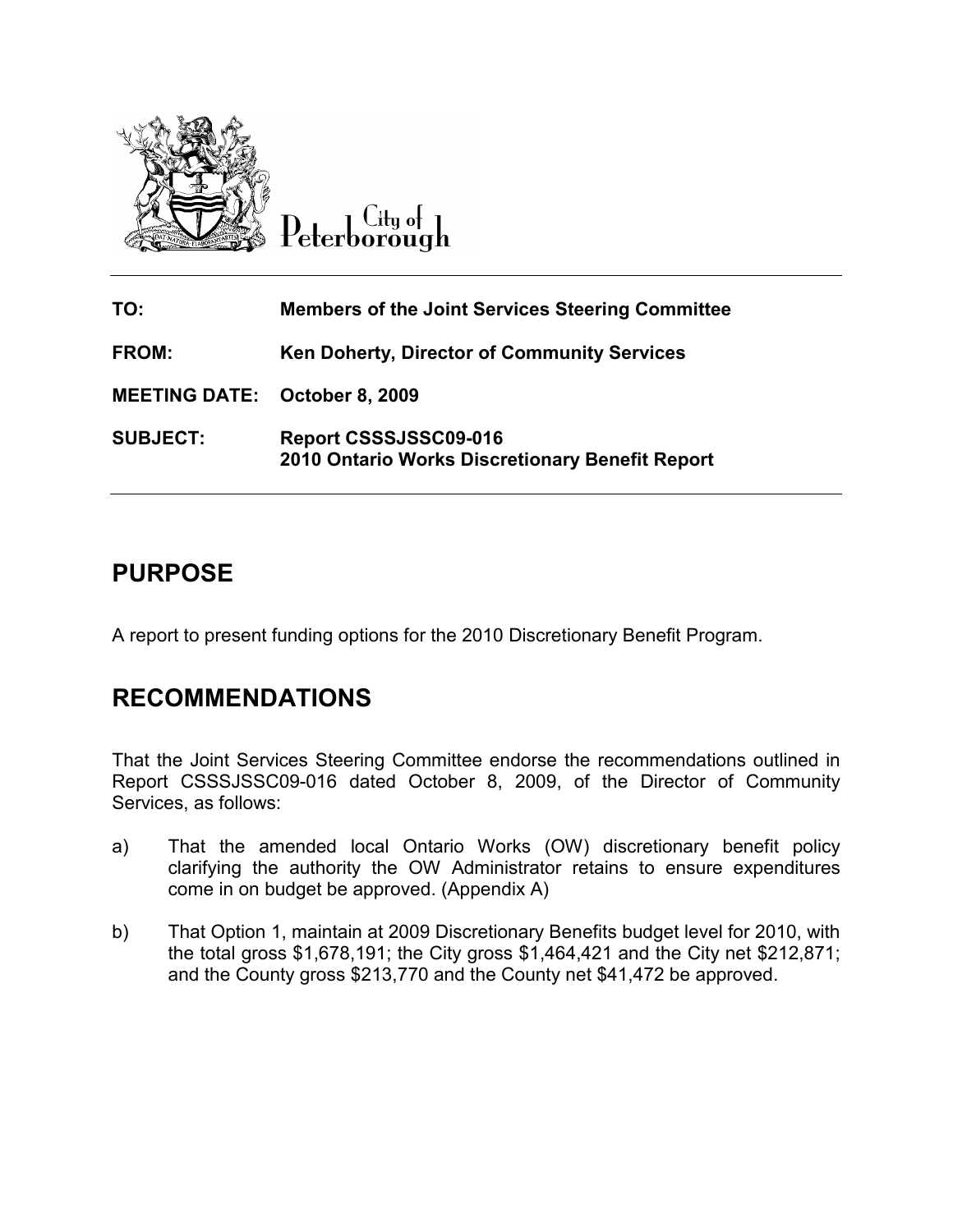# BUDGET AND FINANCIAL IMPLICATIONS

Three options were considered for the development of the 2010 Discretionary Benefits budget as follows:

Option 1 – Maintain at 2009 Discretionary Benefits Budget Levels

Option 2 – Set 2010 Budget at the 2009 Revised Projected Numbers

Option 3 – Set 2010 Budget at 2010 Projected Demand Levels

| Discretionary Benefits (Health and Non-Health) - Table 1 |                                |                               |                                |  |  |
|----------------------------------------------------------|--------------------------------|-------------------------------|--------------------------------|--|--|
|                                                          | <b>Option 1</b>                | <b>Option 2</b>               | <b>Option 3</b>                |  |  |
|                                                          | 2009 Approved<br><b>Budget</b> | 2009 Revised<br><b>Budget</b> | 2010 Projected<br>Expenditures |  |  |
| <b>Gross Total</b>                                       | \$1,678,191                    | \$2,106,538                   | \$2,446,324                    |  |  |
| <b>City Gross</b>                                        | \$1,464,421                    | \$1,798,248                   | \$2,095,177                    |  |  |
| <b>County Gross</b>                                      | \$213,770                      | \$308,290                     | \$351,147                      |  |  |
| City Net **                                              | \$212,871                      | \$277,633                     | \$335,238                      |  |  |
| <b>County Net</b>                                        | \$41,472                       | \$59,809                      | \$68,123                       |  |  |

\*\*City 19.4% share reduced by revenue received from transit for City ODSP and OW Bus Pass Program.

Option 1 represents a "0" increase over 2009. Option 2 represents a net increase of \$64,762 for the City and \$18,337 for the County and, if approved, will be funded from reserves in 2009. Option 3 represents a net increase of \$122,367 for the City and \$26,651 for the County. The increases proposed in either option 2 or 3 would be funded as either draws from reserves or as increases to the tax levy in 2010. See Table 2 for more details.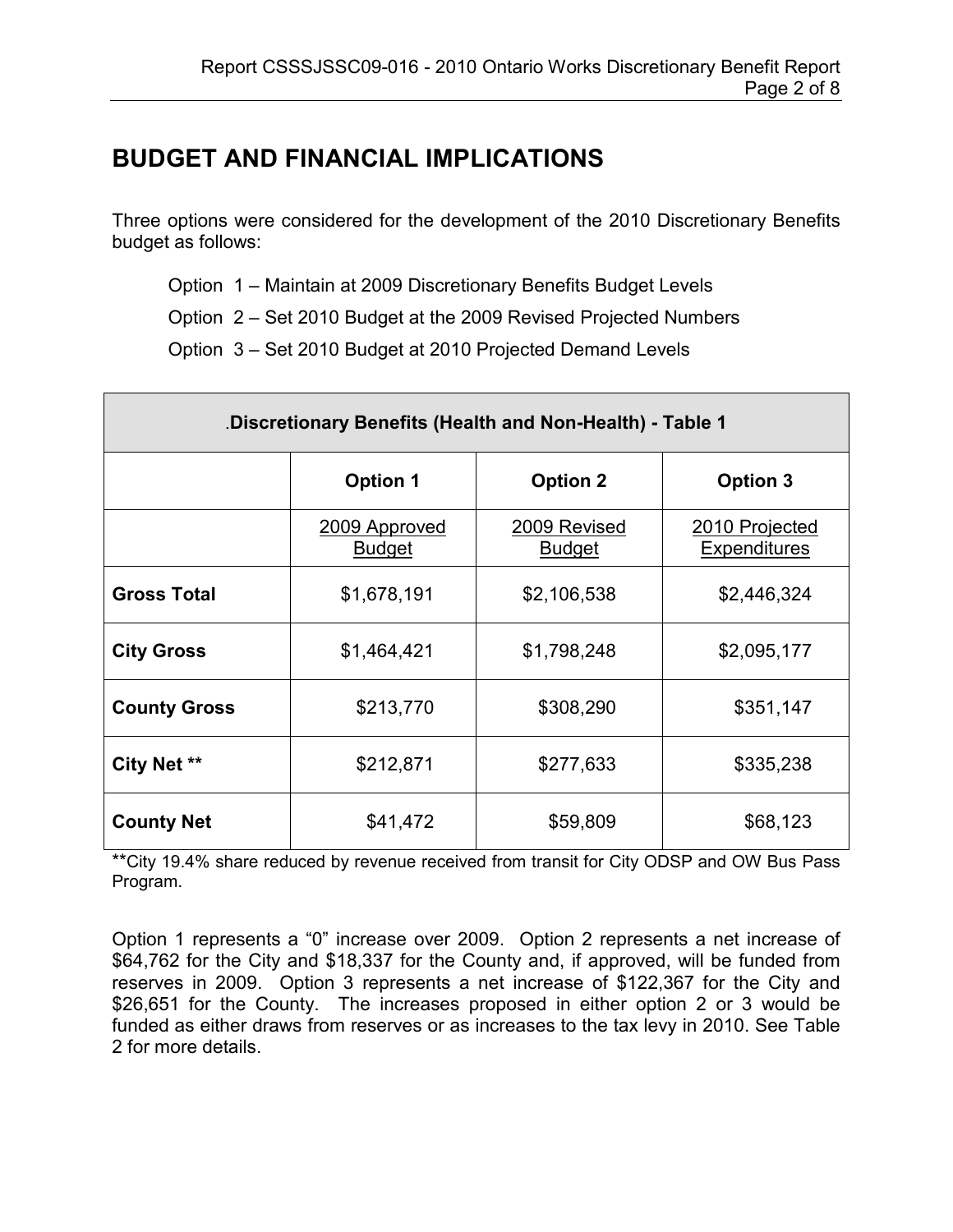# BACKGROUND

Staff submitted Report CSSSJSS09-013 to the September 10, 2009 Joint Services meeting recommending increases to the 2009 Discretionary Benefits Budget (\$428,347 gross increase; \$66,765 City net increase; \$18,904 net County increase). This increase is the result of higher caseloads and more clients accessing the range of items and services available under the local Discretionary Benefit policy updated in October 2008. While Joint Services endorsed the recommended increases, funded through reserves for the balance of 2009, it also directed staff to prepare a report for the next meeting outlining options to contain the 2010 discretionary benefit costs at the level of the original 2009 budgeted amount despite the continuing caseload increases.

### Proposed Amendments: Ontario Works Discretionary Benefits Policy

The local Ontario Works discretionary benefit policy was revised as recommended in Report CSSS08-008 on June 30, 2008 and became effective October 1, 2008. Discretionary benefits are provided to ODSP clients as well as OW clients. During the preparation of this report the policy was reviewed and the proposed amendments are recommended to ensure that it explicitly outlines the authority of the OW Administrator to amend the benefits and dollar values listed in Schedule A in order to stay within approved budget.

1.1. Section 4.1 of the approved policy outlines the authority of the OW Administrator as follows:

Within the authority of the OW Administrator, discretionary benefits shall be provided to eligible recipients to support them in times of crisis or with costs that cannot be accommodated within regular financial assistance, subject to available funding and as outlined in Schedule A of the Discretionary Benefits Procedure under Section 5.0.

This section has been both clarified and expanded in the proposed amendments as follows:

- 4.1 The OW Administrator may provide for discretionary benefits to eligible recipients to support them in times of crisis or with costs that cannot be accommodated within regular financial assistance, subject to available funding and as outlined in Schedule A of the Discretionary Benefits Procedure Section 5.0.
- 4.2 The OW Administrator shall have the discretion to amend the benefits and dollar values listed in Schedule A, as necessary to stay within the approved budget.

A copy of the revised policy is included in Appendix A.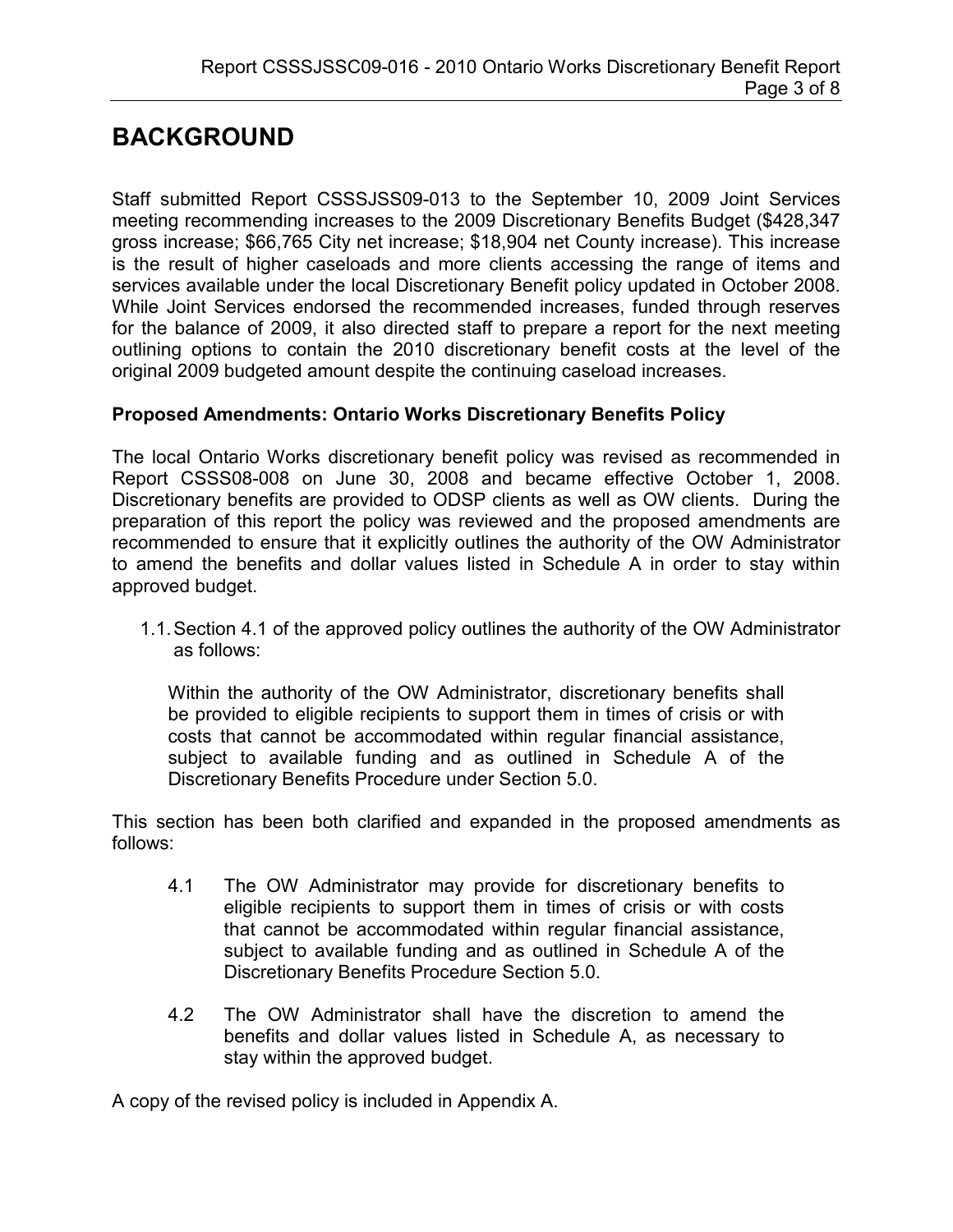## Funding Options for 2010

### Option 1: Maintain at 2009 Discretionary Benefits Level

As the number of people on assistance increases, the demand for discretionary benefits also increases, but unlike the mandatory benefits, there is an element of control on the discretionary benefits. To maintain the cost of discretionary benefits within the 2009 budget level, staff has considered a number of approaches including:

- a) Approve funds for all discretionary benefits until the approved budget is spent. For example: Based on current caseload projections funds would be spent by August or September of 2010 and therefore no discretionary benefits would be issued for the remainder of the year.
- b) Reduce the amount approved towards specific items and services requiring the client to pay the increased amount owing in order to obtain the item or service. For example: Staff approves \$150 towards the cost of glasses for an adult instead of \$250.
- c) Establish a cap for each budgeted line discretionary benefit and once that amount is reached, stop issuing for that item for the remainder of the year. For example: If the budgeted amount for dentures is \$100,000, once that amount is spent, no more dentures are approved in 2010.
- d) Remove items and services from Schedule A, the approved list of items or services, thus reducing those expenditures. Example: Eliminate all non-health related items and services from Schedule A. A copy of Schedule A is included as Appendix B.
- e) Divide the annual budget allocation by 12 and monitor discretionary benefit spending on a monthly basis capping items within the schedule of benefits monthly or quarterly as necessary to remain within the overall allocation.

Based on the proposed revised authority in the local discretionary benefit policy, the local OW Administrator recommends strategy (e) to stay within the 2009 budget level. Approval of Option 1 will result in no net increase in the tax levy for either City or County residents.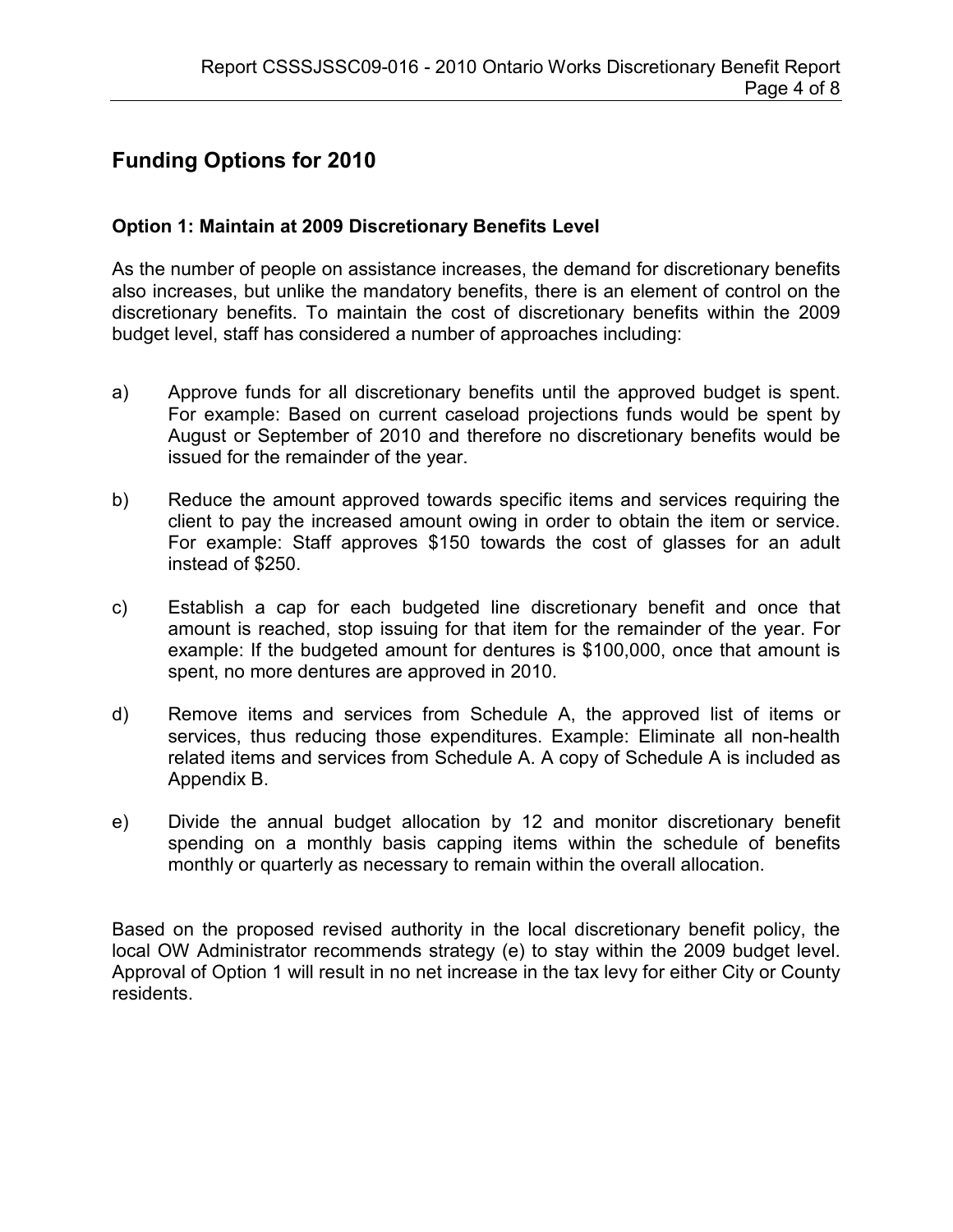### Option 2: Set 2010 Budget at the 2009 Revised Projected Numbers

During the 2009 budget process, the caseloads for Ontario Works clients was projected to remain static from 2008, but the economic downturn late in 2008 has resulted in an increased caseload in 2009 of approximately 16%, as of the end of August 2009. Staff projected an increased caseload of 560 (440 City and 120 County) for an estimated total of 3,524 cases as opposed to the original budget projection of 2,964.

In anticipation that the full discretionary benefits budget would be fully expended early in the fall of 2009 as a result of increased demand, staff requested that the budget be increased by \$428,347, resulting in net increases of \$66,765 for the City and \$18,904 for the County in 2009, with the additional funding to come from the respective reserves. Joint Services endorsed this increase and it is currently under consideration by the respective Councils. As a result of a partial upload to the province, the net increases in 2010 would be slightly less at \$64,762 for the City and \$18,337 for the County.

If Joint Services prefers to endorse this option, then it should amend recommendation b) as follows:

That Option 2, Set 2010 Budget at the 2009 Revised Projected Numbers, with the total gross \$2,106,538; the City gross \$1,798,248 and the City net \$277,633; and the County gross \$308,290 and the County net \$59,809 be approved.

#### Option 3: Set 2010 Budget at 2010 Projected Demand Levels

This option uses the actual estimated cost per case (the average amount of discretionary benefits spent on each OW and ODSP client per month) and the estimated OW and ODSP caseloads that have been projected for the 2010 year. This option allows all clients to receive the level of discretionary benefits that they have been receiving since the new policy came into effect October 1, 2008. This option would increase the gross discretionary budget by \$768,133 to \$2,446,324, resulting in City gross of \$2,095,177 and net \$335,238; and a County gross of \$351,147 and net \$68,123. The budget is cost shared with the Province (80.6% in 2010), leaving the Municipal share to increase \$122,367 for the City and \$26,651 for the County.

If Joint Services prefers to endorse this option, then it should amend recommendation b) as follows:

That Option 3, Set 2010 Budget at the 2010 Projected Demand Levels, with the total gross \$2,446,324; the City gross \$2,095,177and the City net \$335,238; and the County gross \$351,147 and the County net \$68,123 be approved.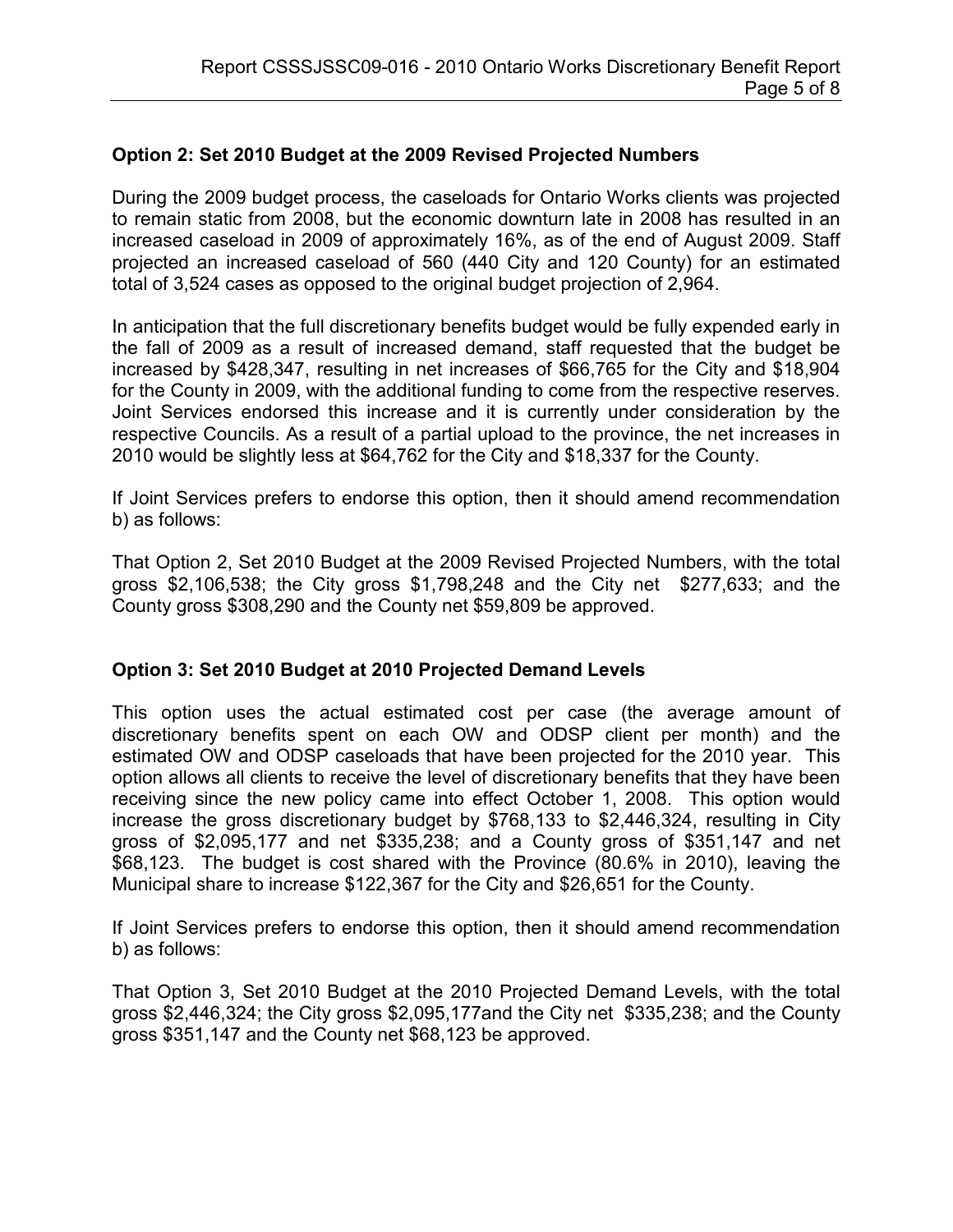| <b>Summary of Options &amp; Financial Impact Table 2</b><br><b>Discretionary Benefits (Health and Non-Health)</b> |                                |                               |                                       |  |  |
|-------------------------------------------------------------------------------------------------------------------|--------------------------------|-------------------------------|---------------------------------------|--|--|
|                                                                                                                   | <b>Option 1</b>                | <b>Option 2</b>               | <b>Option 3</b>                       |  |  |
|                                                                                                                   | 2009 Approved<br><b>Budget</b> | 2009 Revised<br><b>Budget</b> | 2010 Projected<br><b>Expenditures</b> |  |  |
| <b>Gross Total</b>                                                                                                | \$1,678,191                    | \$2,106,538                   | \$2,446,324                           |  |  |
| <b>City Gross</b>                                                                                                 | \$1,464,421                    | \$1,798,248                   | \$2,095,177                           |  |  |
| <b>County Gross</b>                                                                                               | \$213,770                      | \$308,290                     | \$351,147                             |  |  |
| <b>Gross Increase</b><br>over 2009                                                                                |                                | \$428,347                     | \$768,133                             |  |  |
| <b>City Gross</b><br><b>Increase</b>                                                                              |                                | \$333,827                     | \$630,756                             |  |  |
| <b>County Gross</b><br><b>Increase</b>                                                                            |                                | \$94,520                      | \$137,377                             |  |  |
| <b>Net Municipal</b><br><b>Share</b>                                                                              | \$254,343                      | \$337,442                     | \$403,361                             |  |  |
| <b>City Net</b><br><b>Contribution **</b>                                                                         | \$212,871                      | \$277,633                     | \$335,238                             |  |  |
| <b>County Net</b><br><b>Contribution</b>                                                                          | \$41,472                       | \$59,809                      | \$68,123                              |  |  |
| <b>Net Municipal</b><br><b>Increase</b>                                                                           |                                | \$83,099                      | \$149,018                             |  |  |
| <b>City Net</b><br><b>Increase</b>                                                                                |                                | \$64,762                      | \$122,367                             |  |  |
| <b>County net</b><br><b>Increase</b>                                                                              |                                | \$18,337                      | \$26,651                              |  |  |

\*\*City 19.4% share reduced by revenue received from transit for City ODSP and OW Bus Pass Program.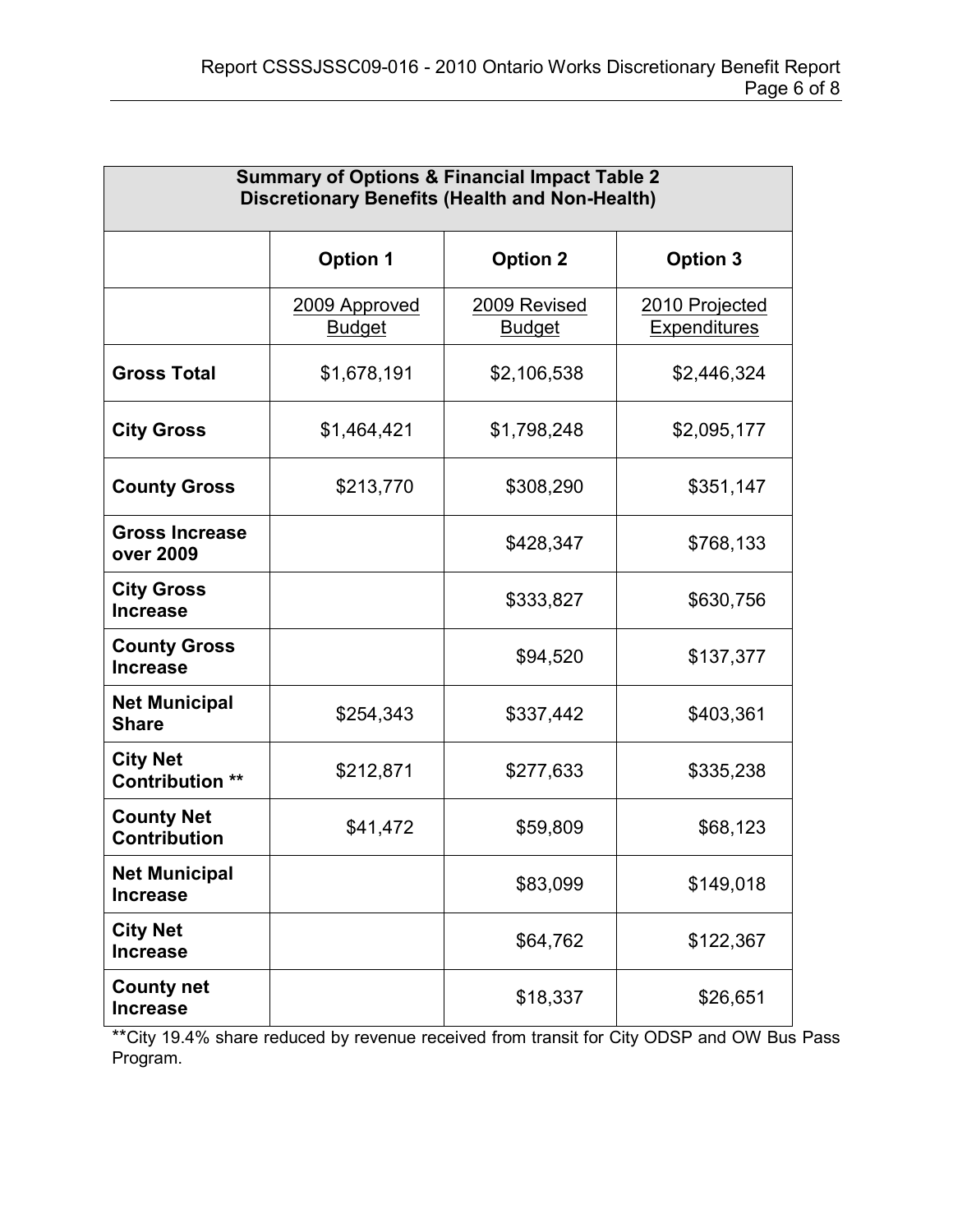### Client Survey

To provide further background information, as part of the 2010 budget process, staff initiated a survey to all Ontario Works clients in July 2009. The purpose was to obtain feedback from clients regarding the discretionary benefit program. The following is a summary of the survey responses:

- Survey was mailed to 3103 City and County OW clients and provided to community partners to make available to their clients who are on social assistance. The clients had approximately two weeks to complete it via on-line or in hard copy.
- 317 responses were received (10.2% response rate)
- Approximately 52% of the respondents were aware of the discretionary benefit program.
- Subsidized transit passes and dental services were the best known services. Staff assume this may be in part because an eligibility card for each service is included with each monthly assistance cheque.
- 45% of the respondents reported being on OW for less than one year.
- 58% of the respondents accessed at least one discretionary benefit within the past six months.
- There were requests to expand the list of available items and services not presently approved but there were no commonly requested item from the respondents.

## **SUMMARY**

The City and County have considerable discretion in the provision of discretionary benefits to eligible clients in the region. As directed by Joint Services, staff has identified ways to contain the 2010 discretionary benefit costs at the original 2009 level as well as provided several increase funding options to respond to the increased caseload.

Submitted by,

Ken Doherty<br>
Director of Community Services<br>
Controlled Bervices Social Services Division Head Director of Community Services